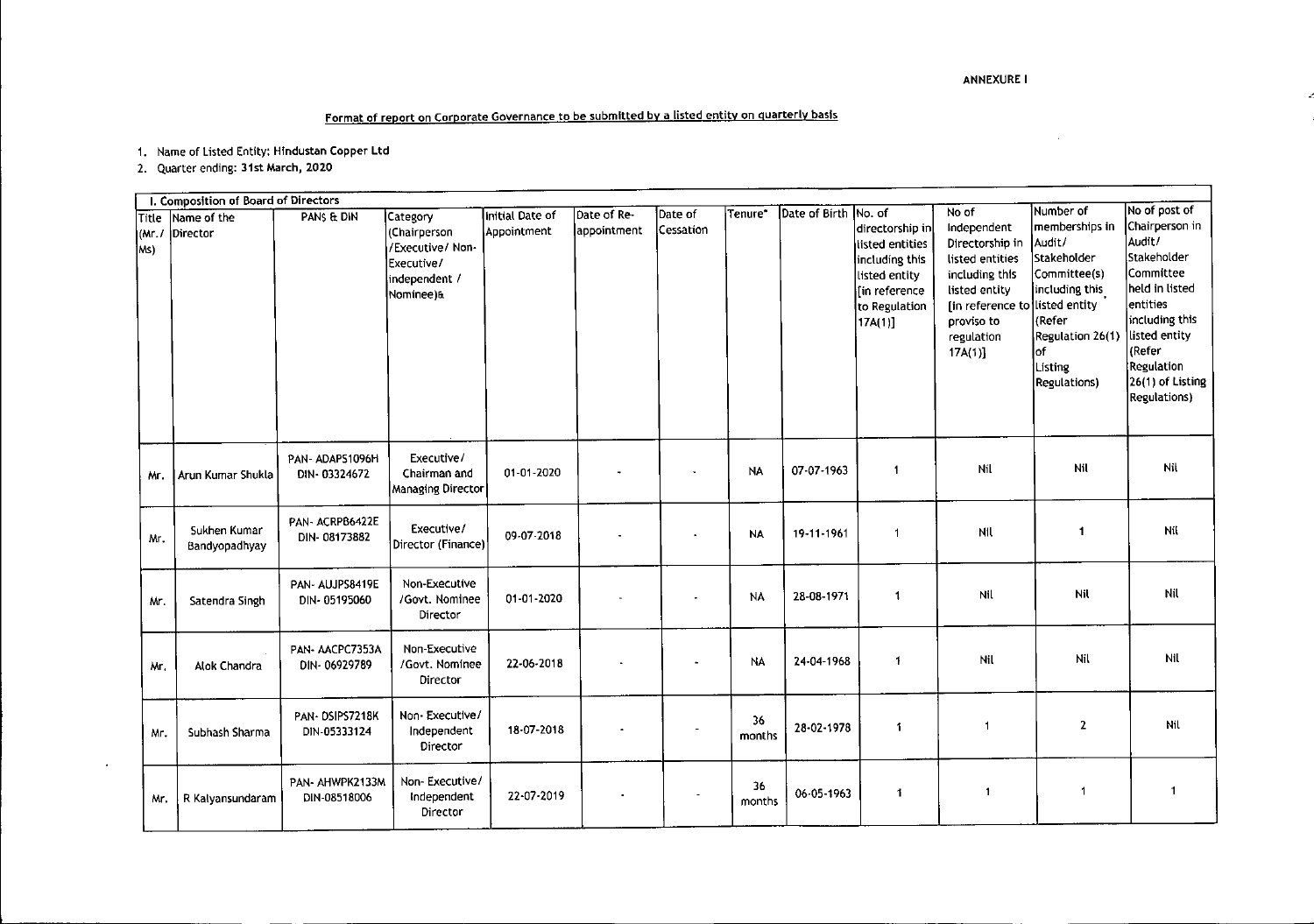| Mr. | Pawan Kumar<br>Dhawan           | PAN-ACWPD8193P<br>DIN-07327568                                                                                                                                                                                                                                                                                                                                                                                                                                                   | Non-Executive/<br>Independent<br>Director | 22-07-2019 |  | $\overline{\phantom{a}}$ | 36<br>months | 15-07-1964 |  |  | Nil |     |
|-----|---------------------------------|----------------------------------------------------------------------------------------------------------------------------------------------------------------------------------------------------------------------------------------------------------------------------------------------------------------------------------------------------------------------------------------------------------------------------------------------------------------------------------|-------------------------------------------|------------|--|--------------------------|--------------|------------|--|--|-----|-----|
| Mr. | <b>Balwinder Singh</b><br>Canth | PAN-ABDPC4728M<br>DIN-07239321                                                                                                                                                                                                                                                                                                                                                                                                                                                   | Non-Executive/<br>Independent<br>Director | 22-07-2019 |  |                          | 36<br>months | 26-01-1958 |  |  | Nil | Nil |
|     |                                 |                                                                                                                                                                                                                                                                                                                                                                                                                                                                                  |                                           |            |  |                          |              |            |  |  |     |     |
|     |                                 | Whether Regular chairperson appointed: Yes                                                                                                                                                                                                                                                                                                                                                                                                                                       |                                           |            |  |                          |              |            |  |  |     |     |
|     |                                 | Whether Chairperson is related to managing director or CEO: Shri Arun Kumar Shukla is the Chairman and Managing Director, Hindustan Copper Ltd with effect from 1.1.2020.                                                                                                                                                                                                                                                                                                        |                                           |            |  |                          |              |            |  |  |     |     |
|     |                                 | S PAN of any director would not be displayed on the website of Stock Exchange<br>E Category of directors means executive/non-executive/independent/Nominee. if a director fits into more than one category write all categories separating them with hyphen<br>to be filled only for Independent Director. Tenure would mean total period from which Independent director is serving on Board of directors of the listed entity in continuity<br>without any cooling off period. |                                           |            |  |                          |              |            |  |  |     |     |

J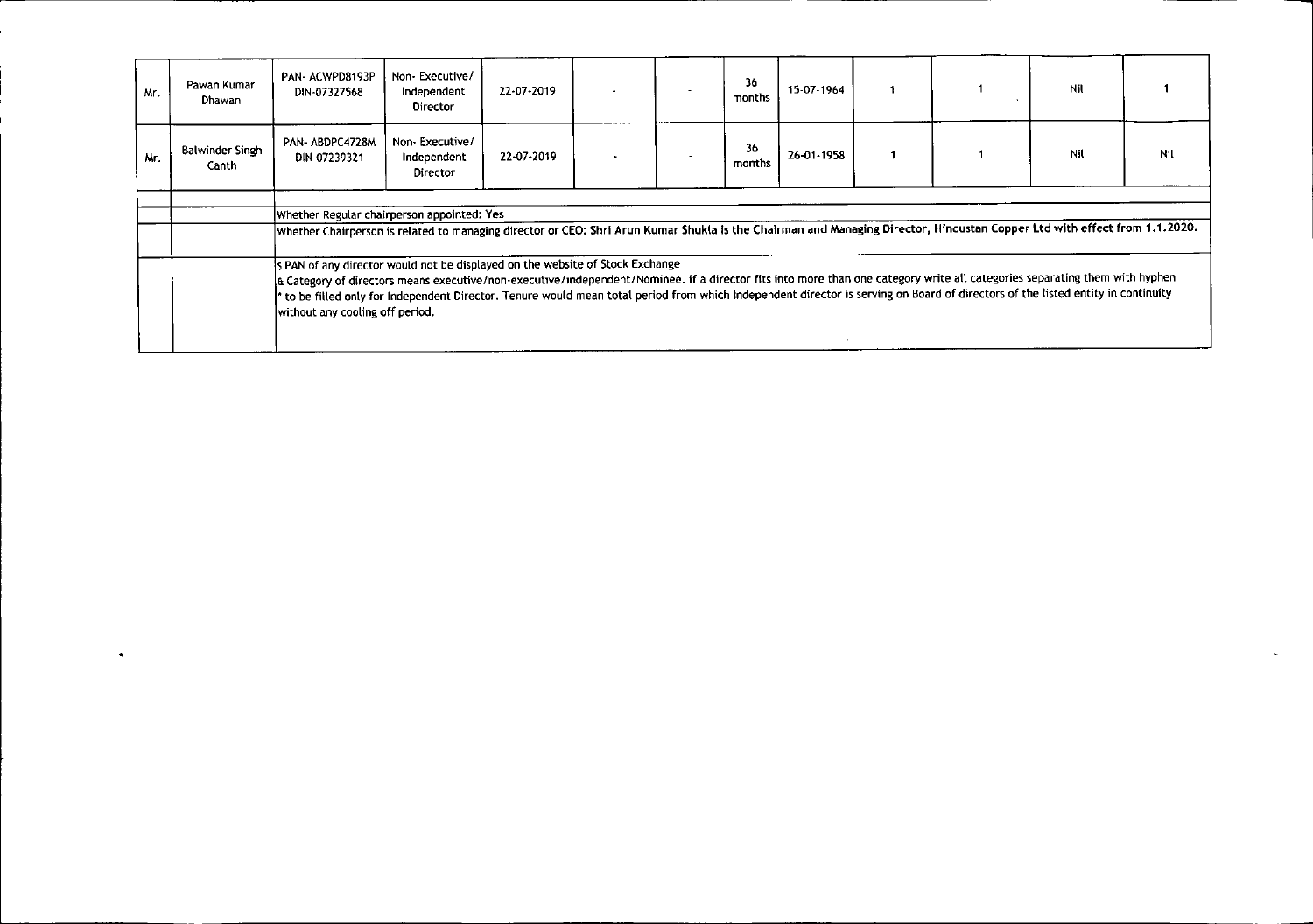| II. Composition of Committees<br>Name of Committee | Whether Regular chairperson | Name of Committee                  | Category (Chairperson/ Execu tive/                         | Date of Appointment | Date of   |
|----------------------------------------------------|-----------------------------|------------------------------------|------------------------------------------------------------|---------------------|-----------|
|                                                    | appointed                   | members                            | Non-Executive/ independent/<br>Nominee) \$                 |                     | Cessation |
| 1. Audit Committee                                 | Yes                         | Shri Pawan Kumar Dhawan            | Chairperson/ Non-Executive/<br>independent Director        | 15-11-2019          |           |
|                                                    |                             | Shri Subhash Sharma                | Member / Non-Executive/<br>independent Director            | 07-12-2018          |           |
|                                                    |                             | Shri R Kalyansundaram              | Member / Non- Executive/<br>independent Director           | 15-11-2019          |           |
| 2. Nomination & Remuneration Committee             | Yes                         | Shri Subhash Sharma                | Chairperson/ Non- Executive/<br>independent Director       | 07-12-2018          |           |
|                                                    |                             | Shri R Kalyansundaram              | Member / Non-Executive/<br>independent Director            | 15-11-2019          |           |
|                                                    |                             | Shri Balwinder Singh Canth         | Member / Non-Executive/<br>Independent Director            | 15-11-2019          |           |
| 3. Risk Management Committee(if applicable)        | Yes                         | Shri Arun Kumar Shukla             | Chairperson/ Execu tive/ Chairman<br>and Managing Director | 07 12 2018          |           |
|                                                    |                             | Shri Sukhen Kumar<br>Bandyopadhyay | Member / Execu tive/ Director<br>(Finance)                 | 07-12-2018          |           |
|                                                    |                             | Shri Sunil Parashar                | Head of M&C department                                     | 31 12 2019          |           |
| 4. Stakeholders Relationship Committee'            | Yes                         | Shri R Kalyansundaram              | Chairperson/ Non- Executive/<br>independent Director       | 15-11-2019          |           |
|                                                    |                             | Shri Subhash Sharma                | Member/ Non- Executive/ independent<br>Director            | 07-12-2018          |           |
|                                                    |                             | Shri Sukhen Kumar<br>Bandyopadhyay | Member / Non- Executive/<br>independent Director           | 07-12-2018          |           |
| 5. Corporate Social Responsibility Committee       | Yes                         | Shri Balwinder Singh Canth         | Chairman / Non- Executive/<br>independent Director         | 15-11-2019          |           |
|                                                    |                             | Shri Pawan Kumar Dhawan            | Member/ Non- Executive/ independent<br>Director            | 15-11-2019          |           |
|                                                    |                             | Shri Arun Kumar Shukla             | Membeer / Execu tive/ Chairman and<br>Managing Director    | 15-11-2019          |           |

 $\label{eq:2.1} \begin{split} \mathcal{L}_{\text{max}}(\mathcal{L}_{\text{max}}) = \mathcal{L}_{\text{max}}(\mathcal{L}_{\text{max}}) \mathcal{L}_{\text{max}}(\mathcal{L}_{\text{max}}) \mathcal{L}_{\text{max}}(\mathcal{L}_{\text{max}}) \mathcal{L}_{\text{max}}(\mathcal{L}_{\text{max}}) \mathcal{L}_{\text{max}}(\mathcal{L}_{\text{max}}) \mathcal{L}_{\text{max}}(\mathcal{L}_{\text{max}}) \mathcal{L}_{\text{max}}(\mathcal{L}_{\text{max}}) \mathcal{L}_{\text{max}}(\mathcal{L}_{\text{max$ 

 $-$ 

 $-$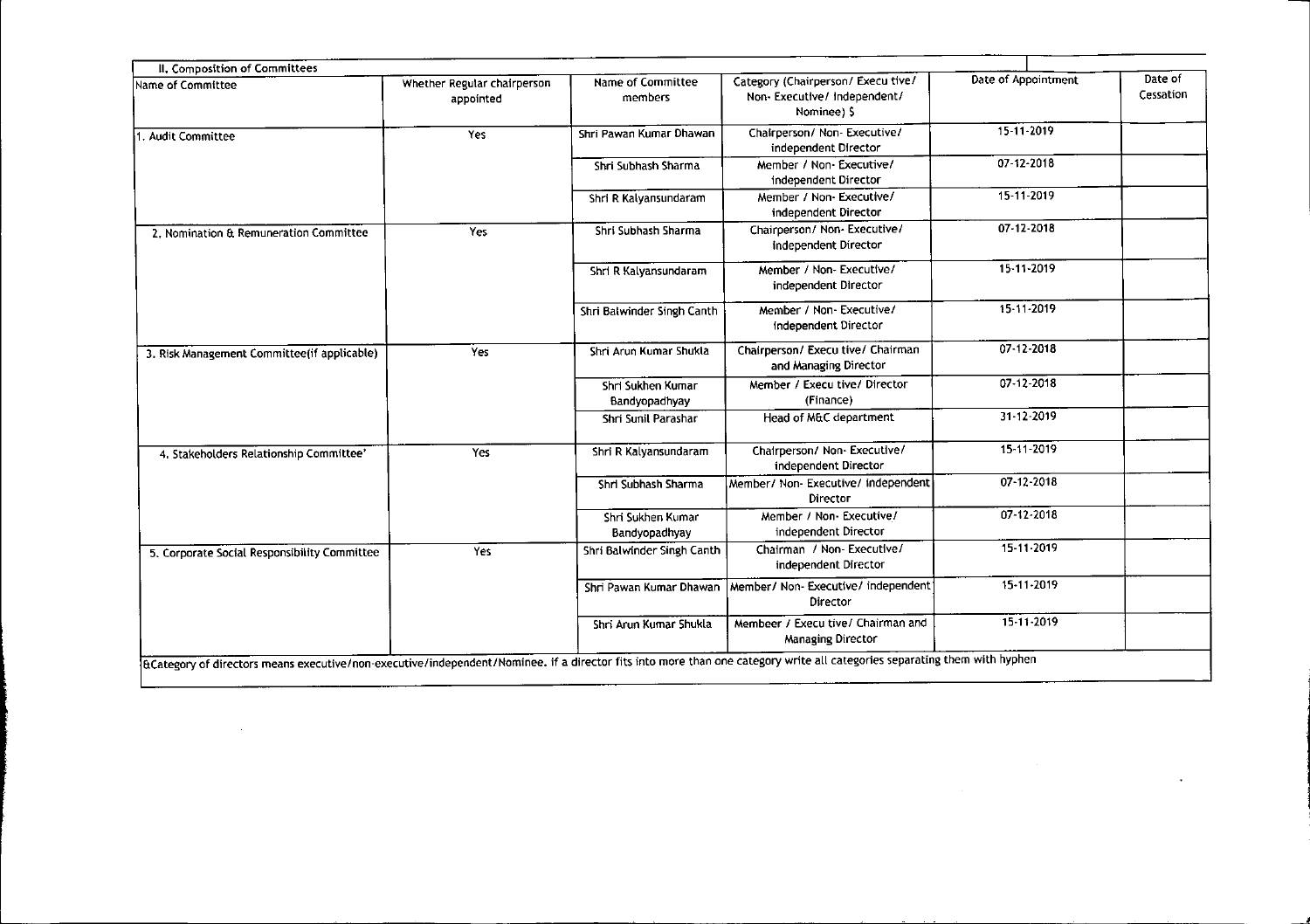| Date(s) of Meeting (if<br>any) in the previous<br>quarter                                                                           | III. Meeting of Board of Directors<br>Date(s) of Meeting (if any) in the<br>relevant quarter |                              | Whether requirement of<br>Quorum met* |                       | Number of Directors present" |                                     | Number of independent directors present* |                                         | Maximum gap<br>between any<br>two<br>consecutive (in<br>number of<br>days) |
|-------------------------------------------------------------------------------------------------------------------------------------|----------------------------------------------------------------------------------------------|------------------------------|---------------------------------------|-----------------------|------------------------------|-------------------------------------|------------------------------------------|-----------------------------------------|----------------------------------------------------------------------------|
|                                                                                                                                     |                                                                                              |                              | Yes                                   |                       |                              | 8                                   |                                          | $\overline{\mathbf{4}}$                 | 47                                                                         |
| 16.10.2019                                                                                                                          | 13.2.2020                                                                                    |                              |                                       |                       |                              |                                     |                                          |                                         |                                                                            |
| 14.11.2019                                                                                                                          |                                                                                              |                              |                                       |                       |                              |                                     |                                          |                                         |                                                                            |
| 27, 12, 2019                                                                                                                        |                                                                                              |                              |                                       |                       |                              |                                     |                                          |                                         |                                                                            |
| to be filled in only for the current quarter meetings                                                                               |                                                                                              |                              |                                       |                       |                              |                                     |                                          |                                         |                                                                            |
| IV. Meetings of Committees                                                                                                          |                                                                                              |                              |                                       |                       |                              |                                     |                                          |                                         |                                                                            |
| Date(s) of meeting of the                                                                                                           | Whether                                                                                      | Number of Directors present* |                                       | Number of independent |                              | Date(s) of meeting of the committee |                                          | Maximum gap between any two consecutive |                                                                            |
| committee in the                                                                                                                    | requirement of                                                                               |                              |                                       | directors present*    |                              | in the previous quarter             |                                          | meetings in number of days*             |                                                                            |
| relevant quarter (Audit                                                                                                             | Quorum met                                                                                   |                              |                                       |                       |                              |                                     |                                          |                                         |                                                                            |
| Committee)                                                                                                                          | (details)*                                                                                   |                              |                                       |                       |                              |                                     |                                          |                                         |                                                                            |
|                                                                                                                                     |                                                                                              |                              |                                       |                       |                              |                                     |                                          |                                         |                                                                            |
| Audit Committee                                                                                                                     |                                                                                              |                              |                                       |                       |                              | 14, 11.2019                         |                                          | 47                                      |                                                                            |
| 13.2.2020                                                                                                                           | Yes (Three out of                                                                            |                              | 3                                     |                       | 3                            |                                     |                                          |                                         |                                                                            |
|                                                                                                                                     | three)                                                                                       |                              |                                       |                       |                              | 27.12.2019                          |                                          |                                         |                                                                            |
|                                                                                                                                     |                                                                                              |                              |                                       |                       |                              |                                     |                                          |                                         |                                                                            |
| Corporate Social Responsibility Committee                                                                                           |                                                                                              |                              |                                       |                       |                              | 27.12.2019                          |                                          |                                         |                                                                            |
|                                                                                                                                     |                                                                                              |                              |                                       |                       |                              |                                     |                                          |                                         |                                                                            |
|                                                                                                                                     |                                                                                              |                              |                                       |                       |                              |                                     |                                          |                                         |                                                                            |
| Nomination and Remuneration Committee                                                                                               |                                                                                              |                              | $\overline{\mathbf{3}}$               |                       | $\overline{\mathbf{3}}$      |                                     |                                          |                                         |                                                                            |
| 13.2.2020                                                                                                                           | Yes (Three out of                                                                            |                              |                                       |                       |                              |                                     |                                          |                                         |                                                                            |
|                                                                                                                                     | three)                                                                                       |                              |                                       |                       |                              |                                     |                                          |                                         |                                                                            |
|                                                                                                                                     |                                                                                              |                              |                                       |                       |                              |                                     |                                          |                                         |                                                                            |
| Stakeholders Relationship Committee                                                                                                 | Yes (Three out of                                                                            |                              | $\overline{3}$                        |                       | $\overline{2}$               |                                     |                                          |                                         |                                                                            |
| 13.2.2020                                                                                                                           | three)                                                                                       |                              |                                       |                       |                              |                                     |                                          |                                         |                                                                            |
|                                                                                                                                     |                                                                                              |                              |                                       |                       |                              |                                     |                                          |                                         |                                                                            |
|                                                                                                                                     |                                                                                              |                              |                                       |                       |                              |                                     |                                          |                                         |                                                                            |
| <b>Risk Management Committee</b>                                                                                                    | Yes (Three out of                                                                            |                              | $\mathbf{2}$                          |                       | 0                            |                                     |                                          |                                         |                                                                            |
| 16.3.2020                                                                                                                           |                                                                                              |                              |                                       |                       |                              |                                     |                                          |                                         |                                                                            |
|                                                                                                                                     | three)                                                                                       |                              |                                       |                       |                              |                                     |                                          |                                         |                                                                            |
|                                                                                                                                     |                                                                                              |                              |                                       |                       |                              |                                     |                                          |                                         |                                                                            |
| This information has to be mandatorily be given for audit committee, for rest of the committees giving this information is optional |                                                                                              |                              |                                       |                       |                              |                                     |                                          |                                         |                                                                            |
| "to be filled in only for the current quarter meetings                                                                              |                                                                                              |                              |                                       |                       |                              |                                     |                                          |                                         |                                                                            |

 $\mathcal{L}(\mathcal{L}^{\mathcal{L}})$  and  $\mathcal{L}(\mathcal{L}^{\mathcal{L}})$  and  $\mathcal{L}(\mathcal{L}^{\mathcal{L}})$ 

j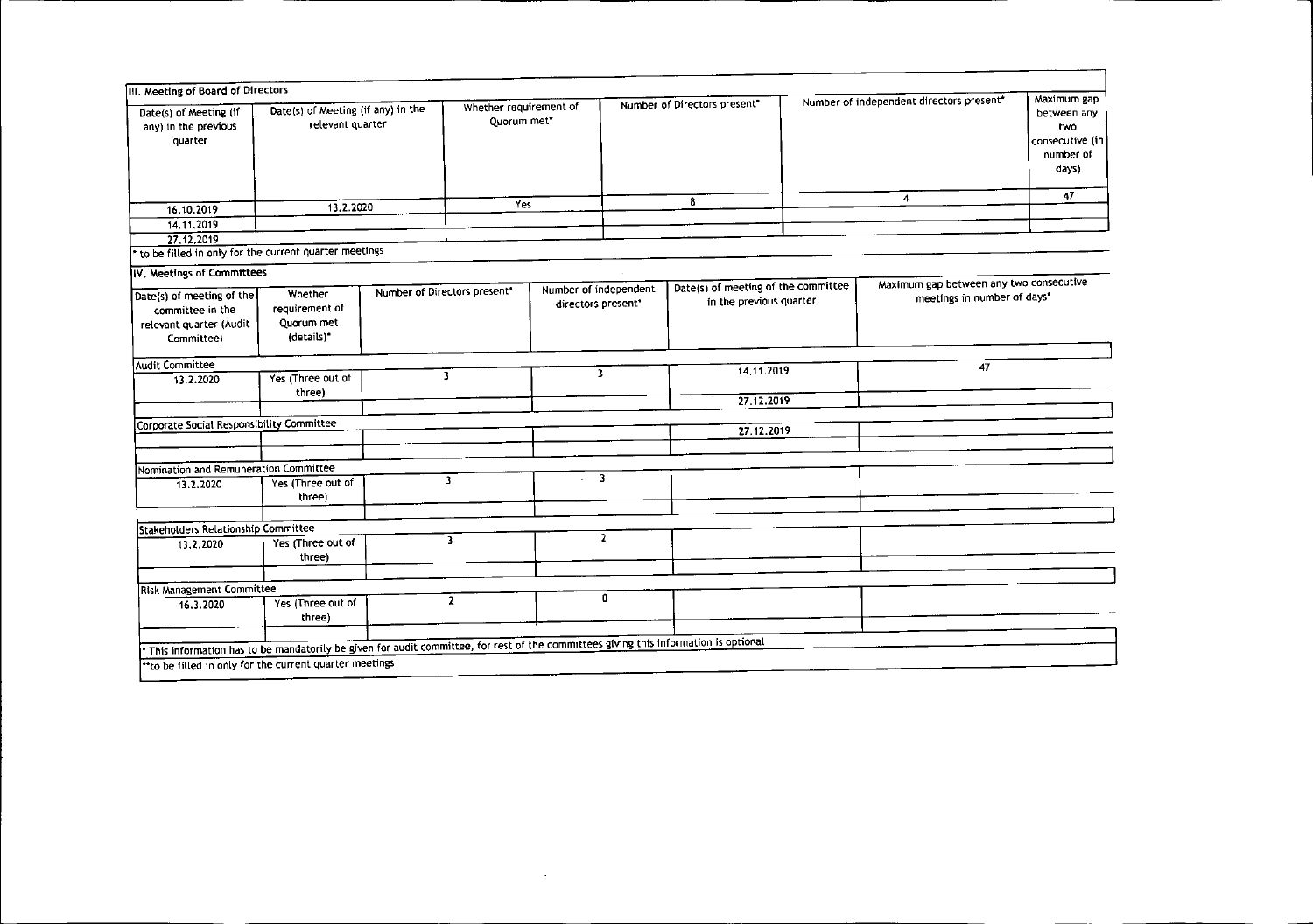| V. Related Party Transactions                                                                              |                               |
|------------------------------------------------------------------------------------------------------------|-------------------------------|
| Subject                                                                                                    | Compliance status (Yes/No/NA) |
|                                                                                                            |                               |
| Whether prior approval of audit committee obtained                                                         | N.                            |
| Whether shareholder approval obtained for material RPT                                                     | NA.                           |
| Whether details of RPT entered into pursuant to omnibus approval have been reviewed by the Audit Committee |                               |

### Note:

In the column "Compliance Status", compliance or non-compliance may be indicated by Yes/No/N.A.. For example, if the Board has been composed in accordance with the requirements of Listing Regulations, "Yes" may be indicated. Similarly, in case the Listed Entity has no related party transactions, the words "N.A." may be indicated.

2 If status is "No" details of non'compLiance may be givenhere.

### VI. Affirmations

1. The composition of Board of Directors was not in terms of SEBI (Listing obligations and disclosure requirements) Regulations, 2015 due to absence of women director on the Board w.e.f. 16.11.2019

2. The composition of the following committees is In terms of SEBI (listing Obligations and Disclosure Requirements) Regulations, 2015

a. Audit Committee

b. Nomination & Remuneration Committee

- c. Stakeholders Relationship Committee
- d. Risk management committee (applicable to the top 500 listed entities)

3. The committee members have been made aware of their powers, role and responsibilities as specified in SEBI (Listing obligations and disclosure requirements) Regulations, 2015.

4. The meetings of the board of directors and the above committees have been conducted in the manner as specified in SEBI (Listing Obligations and Disclosure Requirements)

Regulations, 2015. 5. This report and/or the report submitted in the previous quarter has been placed before Board of Directors. Any comments/observations/advice of the board of directors may be

mentioned here: Report for the previous quarter ended 31.12.2019 was placed in the Board meeting held on 13.2.2020 and report for the quarter ended 31.3.2020 shall be placed in the next

Board meeting.

(C\_S\_Singhi) Compliance Officer/ GM & Company Secretary

Note: Information at Table I and II above need to be necessarily given in 1st quarter of each financial year. However if there is no change of information in subsequent quarter(s) of that financial year, this information may not be given by listed entity and instead a statement "same as previous quarter" may be given.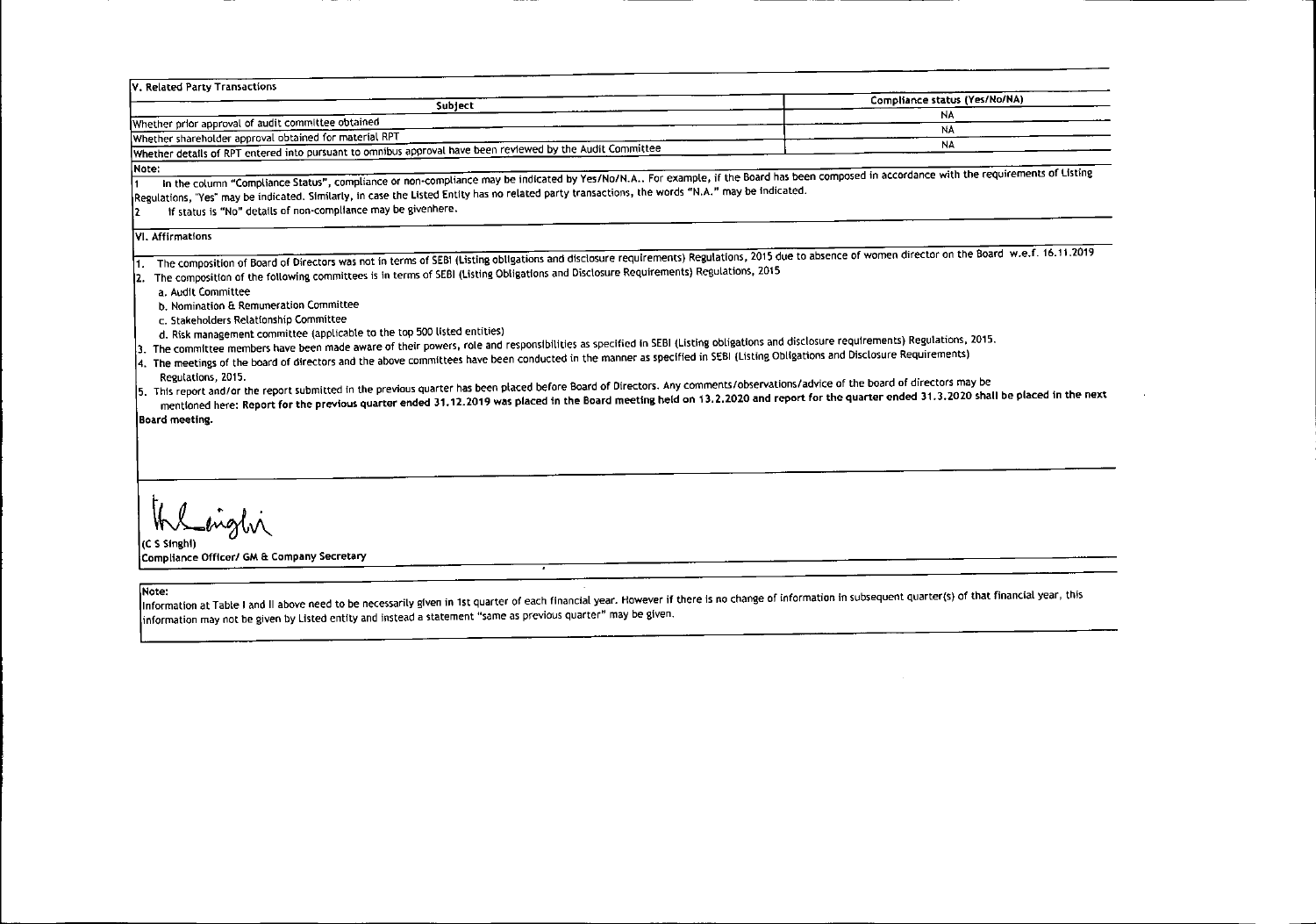$\bullet$ 

Format to be submitted by listed entity at the *end* of the financial year (for the whole of financial year)

| I. Disclosure on website in terms of Listing Regulations                                                                                                                                        |                                                             |                                                                  |
|-------------------------------------------------------------------------------------------------------------------------------------------------------------------------------------------------|-------------------------------------------------------------|------------------------------------------------------------------|
| item                                                                                                                                                                                            | <b>Compliance status</b><br>(Yes/No/NA)<br>refer note below | If Yes provide link to website.<br>if No / NA<br>provide reasons |
| As per regulation 46(2) of the LODR:                                                                                                                                                            |                                                             |                                                                  |
| a) Details of business                                                                                                                                                                          | Yes                                                         | www.hindustancopper.com                                          |
| b) Terms and conditions of appointment of independent directors                                                                                                                                 | Yes                                                         | www.hindustancopper.com                                          |
| c) Composition of various committees of board of directors                                                                                                                                      | Yes                                                         | www.hindustancopper.com                                          |
| d) Code of conduct of board of directors and senior management personnel                                                                                                                        | Yes                                                         | www.hindustan.copper.com                                         |
| e) Details of establishment of vigil mechanism/ Whistle Blower policy                                                                                                                           | Yes                                                         | www.hindustancopper.com                                          |
| f) Criteria of making payments to non-executive directors                                                                                                                                       | Yes                                                         | www.hindustancopper.com                                          |
| g) Policy on dealing with related party transactions                                                                                                                                            | Yes                                                         | www.hindustancopper.com                                          |
| h) Policy for determining 'material' subsidiaries                                                                                                                                               | NA                                                          |                                                                  |
| i) Details of familiarization programmes imparted to independent directors                                                                                                                      | Yes                                                         | www.hindustancopper.com                                          |
| j) Email address for grievance redressal and other relevant details                                                                                                                             | Yes                                                         | www.hindustancopper.com                                          |
| k) Contact information of the designated officials of the listed entity who are<br>responsible for assisting and handling investor grievances                                                   | Yes                                                         | www.hindustancopper.com                                          |
| () Financial results                                                                                                                                                                            | Yes                                                         | www.hindustancopper.com                                          |
| m) Shareholding pattern                                                                                                                                                                         | Yes                                                         | www.hindustancopper.com                                          |
| n) Details of agreements entered into with the media companies and/or their<br>associates                                                                                                       | N٨                                                          |                                                                  |
| o) Schedule of analyst or institutional investor meet and presentations made<br>by the listed entity to analysts or institutional investors simultaneously with<br>submission to stock exchange | Yes                                                         | www.hindustancopper.com                                          |
| p) New name and the old name of the listed entity                                                                                                                                               | NA                                                          |                                                                  |
| q) Advertisements as per regulation 47 (1)                                                                                                                                                      | Yes                                                         | www.hindustancopper.com                                          |
| $\ket{r}$ Credit rating or revision in credit rating obtained by the entity for all its<br>outstanding instruments                                                                              | Yes                                                         | www.hindustancopper.com                                          |
| s) Separate audited financial statements of each subsidiary of the listed<br>entity in respect of a relevant financial year                                                                     | Yes                                                         | www.hindustancopper.com                                          |
| As per other regulations of the LODR:                                                                                                                                                           |                                                             | www.hindustancopper.com                                          |
| a) Whether company has provided information under separate section on its<br>website as per Regulation 46(2)                                                                                    | Yes                                                         | www.hindustancopper.com                                          |
| b) Materiality Policy as per Regulation 30                                                                                                                                                      | Yes                                                         | www.hindustancopper.com                                          |
| c) Dividend Distribution policy as per Regulation 43A (as applicable)                                                                                                                           | Yes                                                         | www.hindustancopper.com                                          |
|                                                                                                                                                                                                 |                                                             |                                                                  |

It is certified that these contents on the website of the listed entity are correct.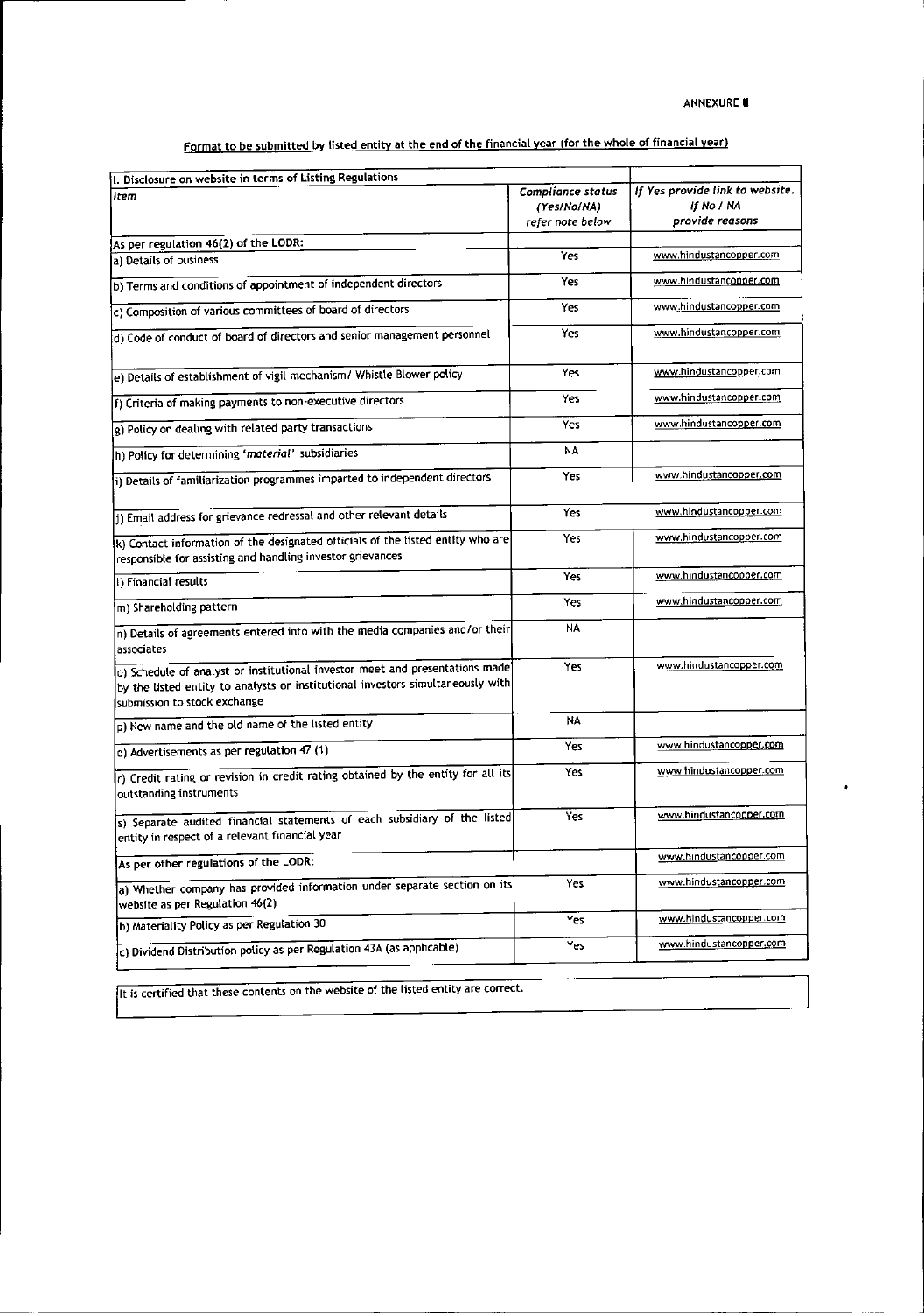| <b>II Annual Affirmations</b>                                                                                          |                                      |                                                                                                                                                                                                                                          |
|------------------------------------------------------------------------------------------------------------------------|--------------------------------------|------------------------------------------------------------------------------------------------------------------------------------------------------------------------------------------------------------------------------------------|
| <b>Particulars</b>                                                                                                     | <b>Regulation Number</b>             | Compliance status (Yes/No/NA)<br>refer note below                                                                                                                                                                                        |
| Independent director(s) have been appointed in terms of specified criteria of<br>'independence' and / or 'eligibility' | $16(1)(b)$ & $25(6)$                 | Yes                                                                                                                                                                                                                                      |
| Board composition                                                                                                      | 17(1), 17(1A) & 17(1B)               | No<br>(The composition of Board of<br>Directors is not in terms of Reg<br>17(1) of SEBI (Listing obligations<br>and disclosure requirements)<br>Regulations, 2015 due to<br>absence of women director on<br>the Board w.e.f. 16.11.2019) |
| Meeting of board of directors                                                                                          | 17(2)                                | Yes                                                                                                                                                                                                                                      |
| Quorum of board meeting                                                                                                | 17(2A)                               | Yes                                                                                                                                                                                                                                      |
| <b>Review of Compliance Reports</b>                                                                                    | 17(3)                                | Yes                                                                                                                                                                                                                                      |
| Plans for orderly succession for appointments                                                                          | 17(4)                                | Yes                                                                                                                                                                                                                                      |
| Code of Conduct                                                                                                        | 17(5)                                | Yes                                                                                                                                                                                                                                      |
| Fees/compensation                                                                                                      | 17(6)                                | Yes<br>Yes                                                                                                                                                                                                                               |
| Minimum Information                                                                                                    | 17(7)                                | Yes                                                                                                                                                                                                                                      |
| Compliance Certificate                                                                                                 | 17(8)                                | Yes                                                                                                                                                                                                                                      |
| Risk Assessment & Management                                                                                           | 17(9)                                | Yes                                                                                                                                                                                                                                      |
| Performance Evaluation of Independent Directors                                                                        | 17(10)                               | Yes                                                                                                                                                                                                                                      |
| Recommendation of board                                                                                                | 17(11)<br>17A                        | Yes                                                                                                                                                                                                                                      |
| Maximum number of directorship                                                                                         | 18(1)                                | Yes                                                                                                                                                                                                                                      |
| <b>Composition of Audit Committee</b>                                                                                  | 18(2)                                | Yes                                                                                                                                                                                                                                      |
| Meeting of Audit Committee                                                                                             | 19(1) & (2)                          | Yes                                                                                                                                                                                                                                      |
| Composition of Nomination & Remuneration Committee                                                                     | 19(2A)                               | Yes                                                                                                                                                                                                                                      |
| Quorum of Nomination and Remuneration Committee meeting                                                                | 19(3A)                               | Yes                                                                                                                                                                                                                                      |
| Meeting of Nomination & Remuneration Committee                                                                         | 20(1), 20(2) and 20(2A)              | Yes                                                                                                                                                                                                                                      |
| Composition of Stakeholder Relationship Committee                                                                      |                                      |                                                                                                                                                                                                                                          |
| Meeting of Stakeholder Relationship Committee                                                                          | 20 (3A)                              | Yes                                                                                                                                                                                                                                      |
| Composition and role of Risk Management Committee                                                                      | 21(1), (2), (3), (4)                 | Yes                                                                                                                                                                                                                                      |
| Meeting of Risk Management Committee                                                                                   | 21(3A)                               | Yes                                                                                                                                                                                                                                      |
| Vigil Mechanism                                                                                                        | 22                                   | Yes                                                                                                                                                                                                                                      |
| Policy for related party Transaction                                                                                   | [23(1), (1A), (5), (6), (7)]<br>E(8) | Yes                                                                                                                                                                                                                                      |
| Prior or Omnibus approval of Audit Committee for all related party<br>transactions                                     | 23(2), (3)                           | Yes                                                                                                                                                                                                                                      |
| Approval for material related party transactions                                                                       | 23(4)                                | ΝA                                                                                                                                                                                                                                       |
| Disclosure of related party transactions on consolidated basis                                                         | 23(9)                                | Yes                                                                                                                                                                                                                                      |
| Composition of Board of Directors of unlisted material Subsidiary                                                      | 24(1)                                | N٨                                                                                                                                                                                                                                       |
| Other Corporate Governance requirements with respect to subsidiary of listed<br>entity                                 | $24(2), (3), (4), (5)$ & (6)         | Yes                                                                                                                                                                                                                                      |
| Annual Secretarial Compliance Report                                                                                   | 24(A)                                | Yes                                                                                                                                                                                                                                      |
| Alternate Director to Independent Director                                                                             | 25(1)                                | Yes                                                                                                                                                                                                                                      |
| Maximum Tenure                                                                                                         | 25(2)                                | Yes                                                                                                                                                                                                                                      |
| Meeting of independent directors                                                                                       | $25(3)$ & $(4)$                      | Yes                                                                                                                                                                                                                                      |
| Familiarization of independent directors                                                                               | 25(7)                                | Yes                                                                                                                                                                                                                                      |
| Declaration from Independent Director                                                                                  | $25(8)$ & (9)                        | Yes                                                                                                                                                                                                                                      |
| Directors and Officers insurance                                                                                       | 25(10)                               | Yes                                                                                                                                                                                                                                      |
| Memberships in Committees                                                                                              | 26(1)                                | Yes<br>Yes                                                                                                                                                                                                                               |
| Affirmation with compliance to code of conduct from members of Board of                                                | 26(3)                                |                                                                                                                                                                                                                                          |
| Directors and Senior management personnel                                                                              |                                      | Yes                                                                                                                                                                                                                                      |
| Disclosure of Shareholding by Non-Executive Directors                                                                  | 26(4)                                | Yes                                                                                                                                                                                                                                      |
| Policy with respect to Obligations of directors and senior management                                                  | $26(2)$ & $26(5)$                    |                                                                                                                                                                                                                                          |
|                                                                                                                        |                                      |                                                                                                                                                                                                                                          |